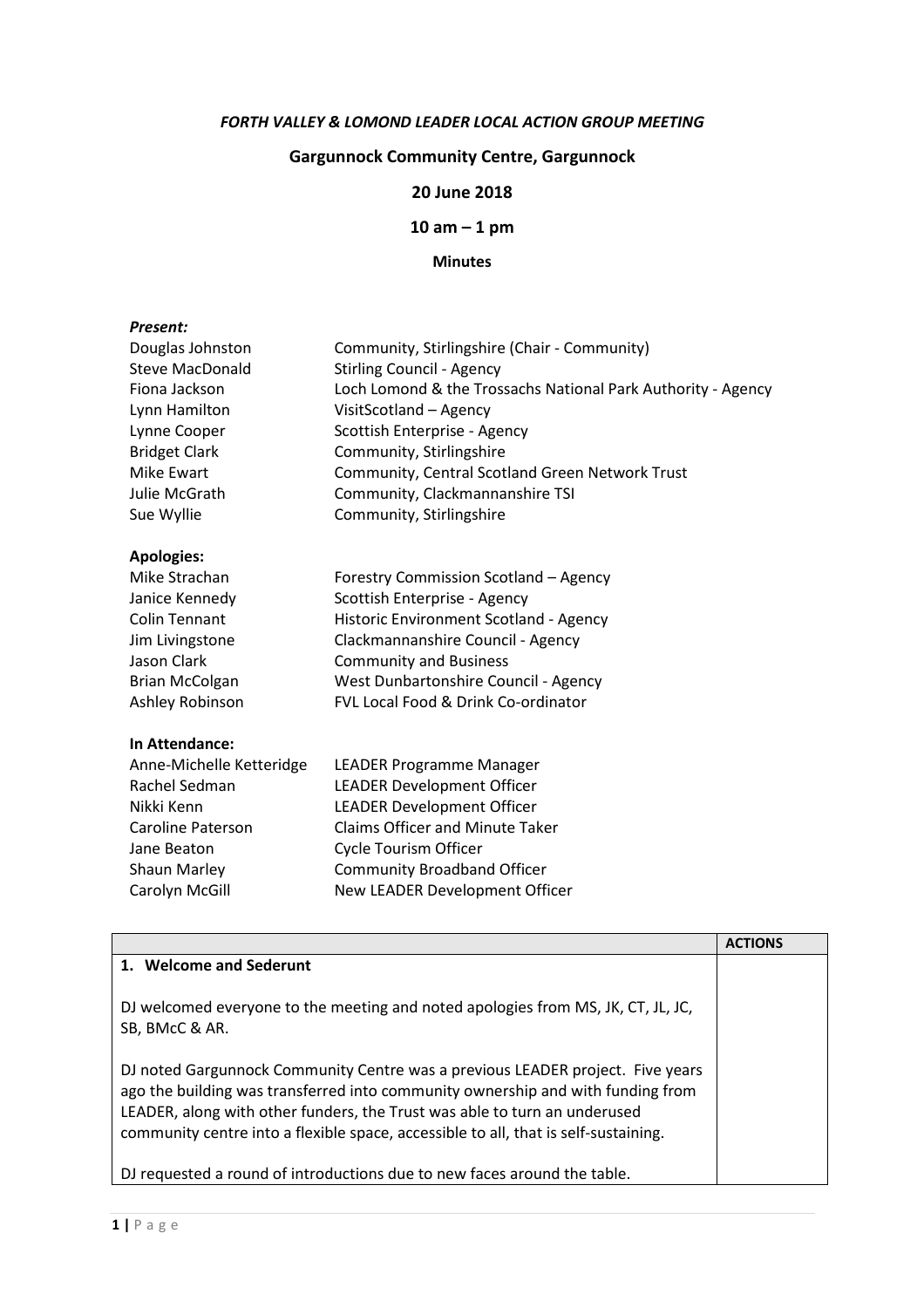|                                                                                                                                                                                                                                                                                                                                                                                                                                                                                                                                                                                                                              | <b>ACTIONS</b>                   |
|------------------------------------------------------------------------------------------------------------------------------------------------------------------------------------------------------------------------------------------------------------------------------------------------------------------------------------------------------------------------------------------------------------------------------------------------------------------------------------------------------------------------------------------------------------------------------------------------------------------------------|----------------------------------|
| DJ ran through housekeeping procedures and noted no testing of fire alarm so if you<br>hear the alarm to make your way out of the building.                                                                                                                                                                                                                                                                                                                                                                                                                                                                                  |                                  |
| 2. Quorum and Conflicts of Interest                                                                                                                                                                                                                                                                                                                                                                                                                                                                                                                                                                                          |                                  |
| AMK reported a few conflicts of interest in today's projects for assessment:                                                                                                                                                                                                                                                                                                                                                                                                                                                                                                                                                 |                                  |
| Bonniebunks - BMcG from WDC as an advisor to the project.<br>Our Little Outdoor Classroom - no conflicts<br>Falls of Leny Visitor Destination - FJ (applicant), MS (landowner of part of project),<br>SMacD (match funder) & LH (potential funder)<br>Regional Food Assemblies - no conflicts                                                                                                                                                                                                                                                                                                                                |                                  |
| AMK confirmed we have the correct balance of community/agency and that the<br>meeting was quorate.                                                                                                                                                                                                                                                                                                                                                                                                                                                                                                                           |                                  |
| 3. Minutes of Last Meeting and Matters Arising                                                                                                                                                                                                                                                                                                                                                                                                                                                                                                                                                                               |                                  |
| DJ asked if anyone had any comments in relation to the accuracy of the Minutes of<br>the meeting in March 2017. No-one had any issues and the Minutes were proposed<br>by BC and seconded by SMacD.                                                                                                                                                                                                                                                                                                                                                                                                                          | <b>MINUTE</b><br><b>APPROVED</b> |
| <b>Matters Arising</b>                                                                                                                                                                                                                                                                                                                                                                                                                                                                                                                                                                                                       |                                  |
| AMK advised Hanna has now finished her internship with the LEADER team. During<br>her time here she worked on the food and drink and cycling projects as well as<br>producing great case studies which can be found on the FVL website. AMK felt both<br>Hanna and LEADER got a lot out of the internship and would be keen to do it again.                                                                                                                                                                                                                                                                                  |                                  |
| 4. Projects for discussion and decision                                                                                                                                                                                                                                                                                                                                                                                                                                                                                                                                                                                      |                                  |
| 4.1 Bonniebunks                                                                                                                                                                                                                                                                                                                                                                                                                                                                                                                                                                                                              |                                  |
| RS presented this project to the LAG stating that Rhonda and Ian Fraser have bought<br>this large property in Balloch as their newest business venture. Both run their own<br>businesses already and they have seen an opportunity and a concept in this<br>property. The house itself sits in a very central location behind the Tullie Inn, across<br>the road from the Tourist Information and between the River Leven and Balloch<br>station. Despite this sounding like a busy location, the plot itself is large and being<br>in the grounds you would never guess you were this close to all these other<br>features. |                                  |
| The project's first phase is to refurbish a 7 bedroom house to provide affordable,<br>quality accommodation in the National Park. Refurbishing the property will include<br>2 dorm rooms for individuals and groups (e.g. cyclists) and 2 en-suite family rooms,<br>as well as big guest lounge, kitchen and dining area and facilities for cyclists. The<br>project will also deliver a comprehensive marketing campaign.                                                                                                                                                                                                   |                                  |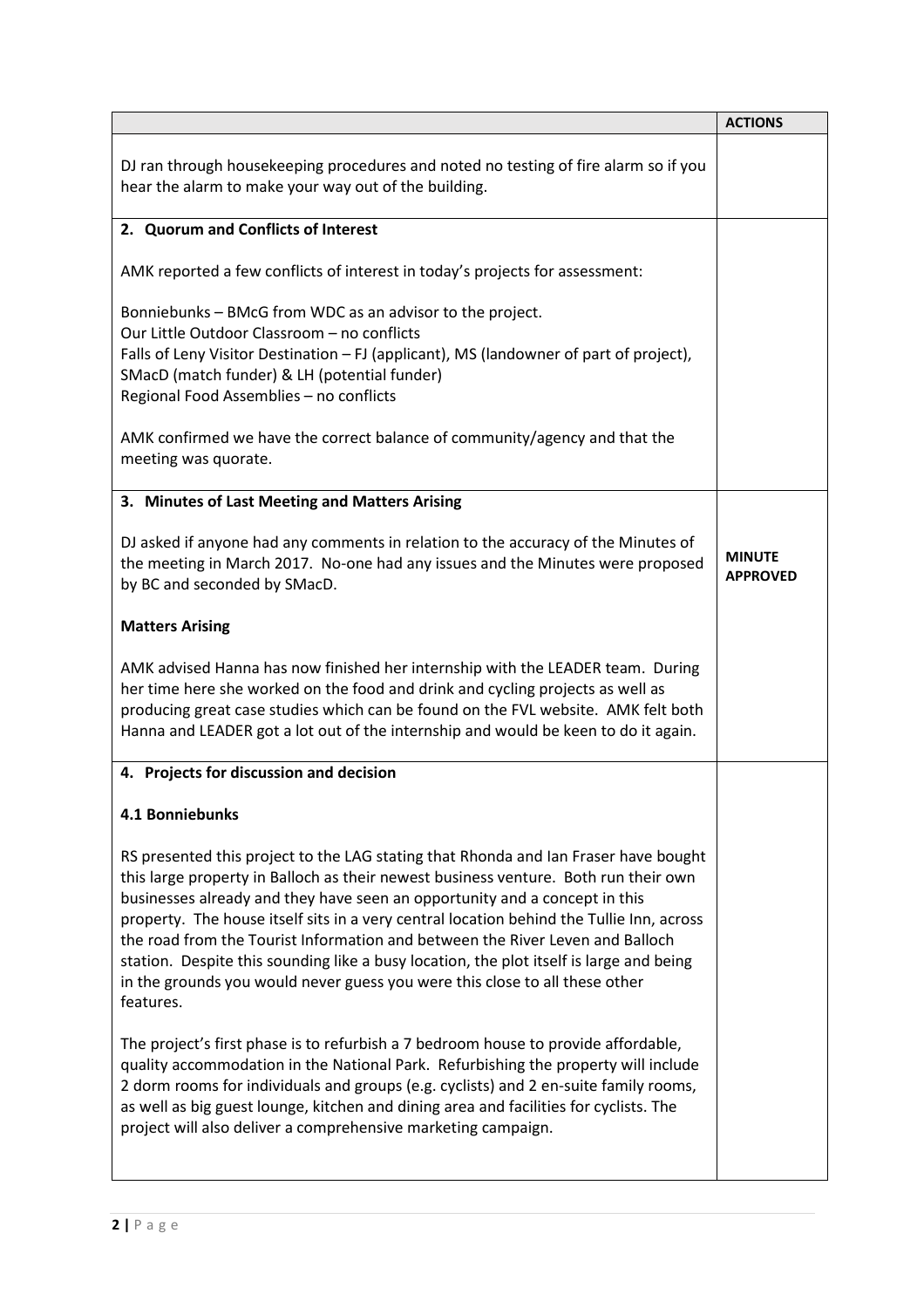|                                                                                                                                                                                                                                                                                                                                                                                                                                                                                                                                                                                                                                                                                                                                                                                                                                                                                  | <b>ACTIONS</b>                                                        |
|----------------------------------------------------------------------------------------------------------------------------------------------------------------------------------------------------------------------------------------------------------------------------------------------------------------------------------------------------------------------------------------------------------------------------------------------------------------------------------------------------------------------------------------------------------------------------------------------------------------------------------------------------------------------------------------------------------------------------------------------------------------------------------------------------------------------------------------------------------------------------------|-----------------------------------------------------------------------|
| RS added that since the technical check that planning permission has been<br>confirmed and a letter of support from local MP in relation to applicant's<br>championing of local businesses has been provided.                                                                                                                                                                                                                                                                                                                                                                                                                                                                                                                                                                                                                                                                    |                                                                       |
| RS noted that LAG's comments were positive, with a few Members commenting on<br>accessible accommodation not coming into play until year 3. RS advised it's due to<br>first phase being on the upper floor. There was some discussion about whether a<br>fire assessment had been done given there didn't seem to be many exits. It was<br>noted that fire regulations are administered by Building Control at the Council and<br>would be checked at a later stage than planning which is the responsibility of the<br>National Park Authority. AMK queried with LAG if this should be a specific condition<br>in the offer letter, LAG agreed.                                                                                                                                                                                                                                 |                                                                       |
| The proximity to the John Muir Way and NCN 7 was noted as two strategic routes<br>across the area which the LAG was keen to see businesses develop alongside. For<br>this reason the LAG requested the Applicant's involvement with the John Muir Way<br>Business Engagement survey when it comes out as it would be a benefit to the<br>applicant to be involved with the previously LEADER funded John Muir Way project.                                                                                                                                                                                                                                                                                                                                                                                                                                                       | <b>APPROVED</b><br><b>WITH</b><br><b>SPECIFIC</b><br><b>CONDITION</b> |
| LAG agreed to approve project with specific conditions:<br>1. Applicant takes advice from Building Control at the Council regarding fire<br>regulations                                                                                                                                                                                                                                                                                                                                                                                                                                                                                                                                                                                                                                                                                                                          |                                                                       |
| There was also a request that the applicant participates in the John Muir Way<br>Business Engagement survey when it comes out.                                                                                                                                                                                                                                                                                                                                                                                                                                                                                                                                                                                                                                                                                                                                                   |                                                                       |
| 4.2 Our Little Outdoor Classroom in Killearn                                                                                                                                                                                                                                                                                                                                                                                                                                                                                                                                                                                                                                                                                                                                                                                                                                     |                                                                       |
| RS presented this project to the LAG and advised that the project was coming to us<br>under our Rural Enterprise strand.                                                                                                                                                                                                                                                                                                                                                                                                                                                                                                                                                                                                                                                                                                                                                         |                                                                       |
| The applicant, Susie Henderson had identified a need in her local area for wrap-<br>around childcare in her local area. She will be leaving her employment as a teacher<br>to deliver her business idea and is ready to sign the lease of the old SPAR shop in<br>Killearn that has been vacant for a few years, once the Planning Permission is<br>approved. She is ambitiously hoping to redevelop the big carpark out the back into<br>a stimulating outdoor space with play equipment, a wooden gazebo for doing<br>homework outside, a weather station and various small animals like guinea pigs and<br>chickens, providing the children with the opportunity to learn and care for them.                                                                                                                                                                                  |                                                                       |
| RS noted process with Care Inspectorate has gone as far as it can. Stage One was<br>checking out Susie - her qualification, references, PVG registration and her business<br>plan and whether they thought she was able to run such a facility. She has passed<br>this stage. The second stage is to do with the building and Care Inspectorate have<br>been out to do 2 site visits and their feedback, along with that from Environmental<br>Health has been fed back to the architect and the plans have been adjusted<br>accordingly. The Care Inspectorate will then come and inspect the building with a<br>view to signing it off AFTER the work (which is LEADER funded) has been done. In<br>regards to timescales, the Inspector has said she will be willing to move as swiftly as<br>she can once the works are complete. Also, Planning, although submitted in good |                                                                       |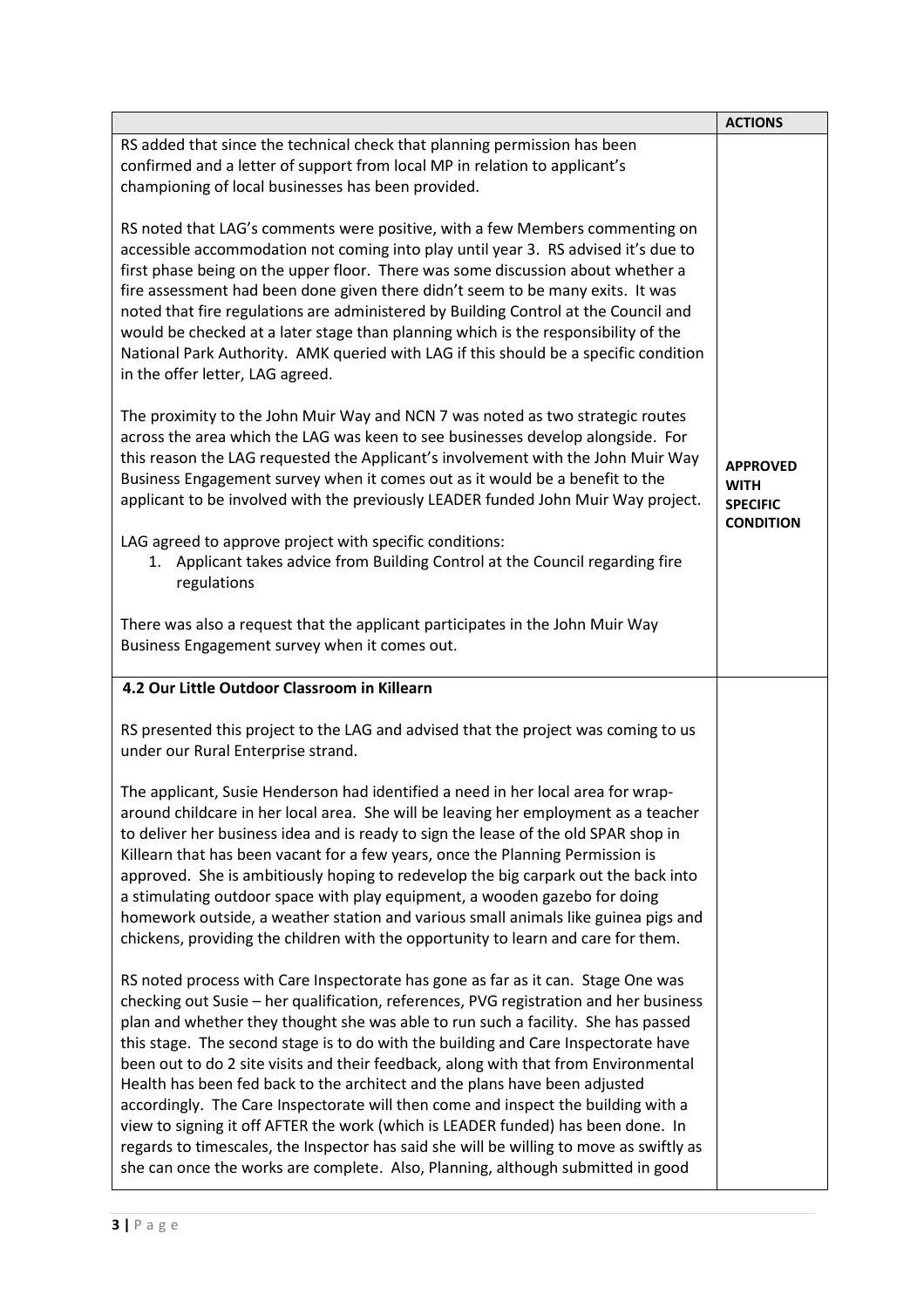|                                                                                                                                                                                                                                                                                                                                                                                                                                                                                                                                                                                                                                                                                                                                                                                                                                                                                                                                                                                      | <b>ACTIONS</b>                                                         |
|--------------------------------------------------------------------------------------------------------------------------------------------------------------------------------------------------------------------------------------------------------------------------------------------------------------------------------------------------------------------------------------------------------------------------------------------------------------------------------------------------------------------------------------------------------------------------------------------------------------------------------------------------------------------------------------------------------------------------------------------------------------------------------------------------------------------------------------------------------------------------------------------------------------------------------------------------------------------------------------|------------------------------------------------------------------------|
| time, has not come back yet although Susie has been told the hold ups are to do<br>with short staffing not because there are issues or the project is not supported. She<br>hopes to have a decision this week.                                                                                                                                                                                                                                                                                                                                                                                                                                                                                                                                                                                                                                                                                                                                                                      |                                                                        |
| DJ thanked RS and invited questions. LAG member queried if it's the ground floor of<br>building only. RS confirmed it's just the ground floor as there is a private flat<br>upstairs. LAG then queried where the kitchen space would be. RS advised the<br>kitchen is located in area called staff room on the plans. The LAG discussed the<br>business plan which they thought was strong, and the risks of funding the project<br>before it's approved by the Care Inspectorate. RS reminded LAG that Applicant<br>leaving her job and is also investing her own money. A LAG member advised he had<br>met with Applicant and found her very proactive. It was also noted that this project<br>would have multiple benefits as it was also bringing a disused building back into use,<br>which gave it an even stronger fit with the LDS. It was also noted that this was the<br>first childcare project to come to the LAG despite this being identified as needed in<br>the LDS. |                                                                        |
| The LAG agreed to approve with specific conditions:<br>Planning permission being granted<br>1.<br>Match funding in place<br>2.<br>Keeping the LEADER team up to date with progress with the Care<br>3.<br>Inspectorate                                                                                                                                                                                                                                                                                                                                                                                                                                                                                                                                                                                                                                                                                                                                                               | <b>APPROVED</b><br><b>WITH</b><br><b>SPECIFIC</b><br><b>CONDITIONS</b> |
|                                                                                                                                                                                                                                                                                                                                                                                                                                                                                                                                                                                                                                                                                                                                                                                                                                                                                                                                                                                      |                                                                        |
| 4.3 Falls of Leny Destination Project (resubmission)                                                                                                                                                                                                                                                                                                                                                                                                                                                                                                                                                                                                                                                                                                                                                                                                                                                                                                                                 |                                                                        |
| SMacD, LH & FJ left the room                                                                                                                                                                                                                                                                                                                                                                                                                                                                                                                                                                                                                                                                                                                                                                                                                                                                                                                                                         |                                                                        |
| NK presented the project to the LAG advising that after discussion with the LEADER<br>team, the resubmission is now only for the Victorian walkway with viewing areas,<br>carpark, road crossing and the paths linking these areas. This can be a standalone<br>project as a visitor attraction although work will continue on fundraising for the<br>bridge. She noted the feasibility work by iKM has provided more evidence and<br>accurate costings of the project than before.                                                                                                                                                                                                                                                                                                                                                                                                                                                                                                  |                                                                        |
| Since the technical check we have received confirmation from LLTNP that they will<br>have control of asset for 5 years post project, evidence of support from local<br>businesses supplied (the topic was discussed at a recent Callander Enterprise<br>meeting and 15 surveys returned in support of project) and provided maps showing<br>paths, walkway and viewing platform in relation to site.                                                                                                                                                                                                                                                                                                                                                                                                                                                                                                                                                                                 |                                                                        |
| NK acknowledged positive comments received from the scoring including that<br>previous conditions were met, accessibility issues have been researched, it restores<br>an important tourism attraction which will encourage people to stay longer in the<br>area, and it directly creates jobs and training opportunities. The project highlights<br>the community as a priority and is supported by 15 local organisations and business.<br>It improves access for all to the falls and will be sustainable providing a positive<br>legacy beyond the LEADER funding.                                                                                                                                                                                                                                                                                                                                                                                                                |                                                                        |
| DJ thanked NK and invited LAG to discuss. LAG member queried if people can walk<br>from car park back to Callander in a circular route, NK advised that until the bridge                                                                                                                                                                                                                                                                                                                                                                                                                                                                                                                                                                                                                                                                                                                                                                                                             |                                                                        |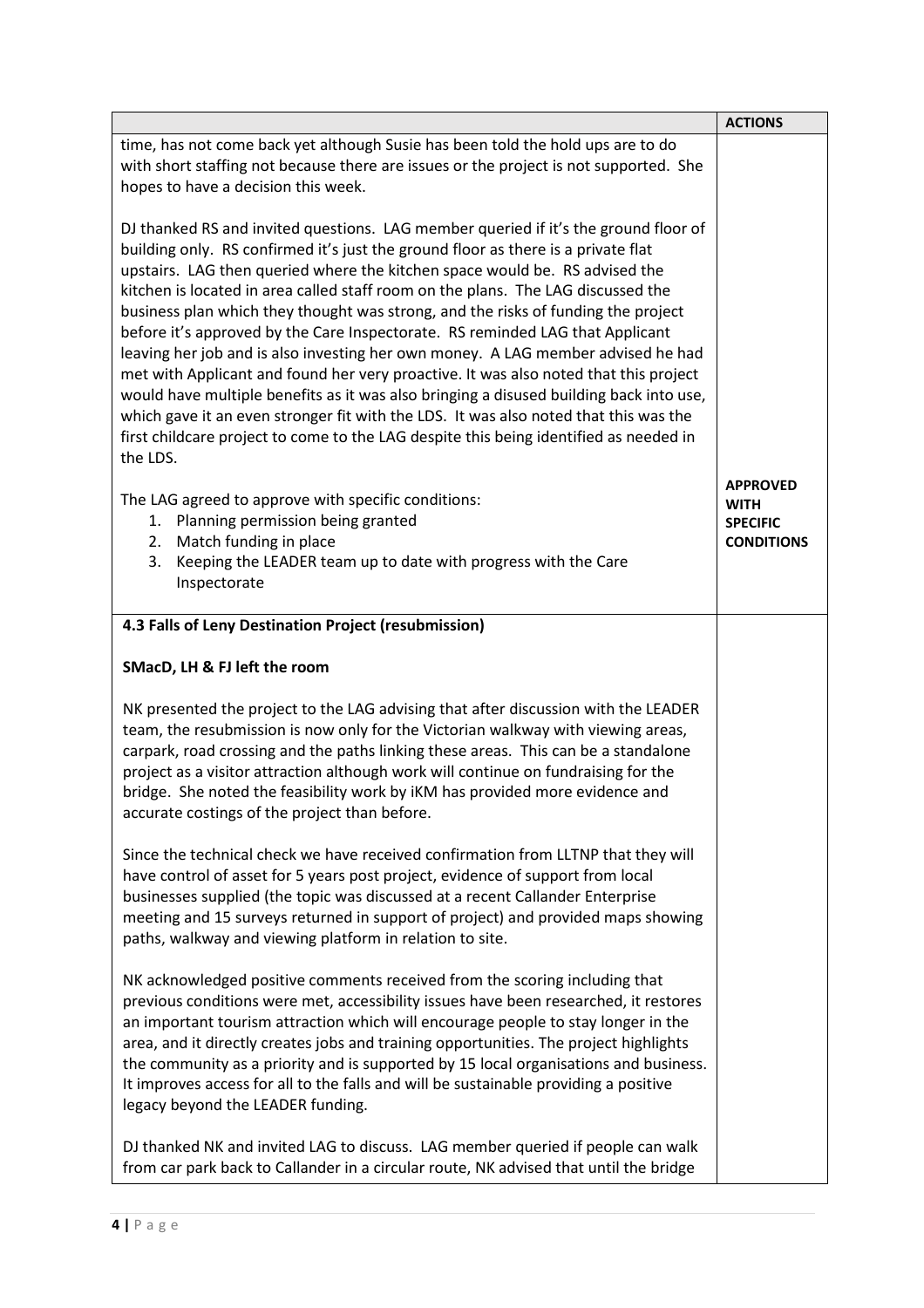|                                                                                                                                                                                                                                                                                                                                                                                                                                                                                                                                                                                                                                                                                                                                                                                                                                                                                                                                         | <b>ACTIONS</b>                                                         |
|-----------------------------------------------------------------------------------------------------------------------------------------------------------------------------------------------------------------------------------------------------------------------------------------------------------------------------------------------------------------------------------------------------------------------------------------------------------------------------------------------------------------------------------------------------------------------------------------------------------------------------------------------------------------------------------------------------------------------------------------------------------------------------------------------------------------------------------------------------------------------------------------------------------------------------------------|------------------------------------------------------------------------|
| is built they can't as that section of the A84 is too dangerous to walk along. LAG<br>member queried crowdfunding, NK advised that the project plans to do this for the<br>bridge itself. RS added that the bridge is more crowd-fundable than a path. LAG<br>noted they would have liked to have seen wheelchair access to the viewing<br>platform. NK answered that the geology of the gorge at certain points meant the<br>path would be too narrow for wheelchairs, although wheelchairs would be able to<br>access the top viewing point and the bottom viewing point would be accessible<br>from the bridge once in place.<br>LAG decided to approve with standard conditions with the request that accessibility<br>be maximised for the whole project wherever possible.<br>SMacD, LH & FJ returned.                                                                                                                            | <b>APPROVED</b><br><b>WITH</b><br><b>STANDARD</b><br><b>CONDITIONS</b> |
| <b>4.4 Regional Food Assemblies</b>                                                                                                                                                                                                                                                                                                                                                                                                                                                                                                                                                                                                                                                                                                                                                                                                                                                                                                     |                                                                        |
| NK presented the project to the LAG advising it's a co-operation project for 10 new<br>Food Assemblies in 5 LEADER areas, with FVL LEADER leading. The project is being<br>led by Forth Environment Link (FEL) who want to roll out their existing Food<br>Assembly model to smaller towns in rural Scotland in order to support their<br>surrounding local food producers, improve access to local food and strengthen food<br>networks.                                                                                                                                                                                                                                                                                                                                                                                                                                                                                               |                                                                        |
| Food Assembly is an online local food buying platform with a face to face weekly<br>collection which works out well for small food producers as customers pay the food<br>producer directly, who keep 80% of the price paid (in comparison to 15-25%<br>through supermarkets). Currently there are 1100 Food Assemblies across Europe,<br>87 in the UK, 10 of which are in Scotland. Stirling Food Assembly, compared to the<br>other UK FAs, consistently does double the sales weekly than the national average.                                                                                                                                                                                                                                                                                                                                                                                                                      |                                                                        |
| NK noted that the other LAG areas are Lanarkshire, Perth and Kinross, Fife and<br>Scottish Borders. She added Transport Scotland is supporting active travel for food<br>journeys and will fund the ineligible project costs of £30,000. The project will fund<br>10 part time food assembly host roles, 2 full time and 1 part time delivery staff<br>roles. A marketing and PR budget is included. FEL will provide regular 1:1 support<br>through the first six months of trading then reduces support gradually as the host<br>becomes autonomous.                                                                                                                                                                                                                                                                                                                                                                                  |                                                                        |
| DJ thanked NK and invited member questions. LAG queried what happens if they<br>generate more income. NK advised they will continue to reinvest in development<br>work and run additional activities i.e. food demos. LAG queried the proposed<br>urban/rural split. The project is proposing that 80% of customers will come from<br>rural area based on the current Stirling Food Assembly experience. It was noted<br>though that the main beneficiaries will be the food businesses, the majority of<br>whom will be rural based. The LAG then asked if an annual report could be<br>produced to monitor supplier/customer locations? AMK noted that it can be added<br>as a condition. It was also suggested that existing food businesses like cafés and<br>farm shops could act as hosts - it doesn't have to be a producer. It was also noted<br>that the Food Assemblies will need to make themselves very visible and promote |                                                                        |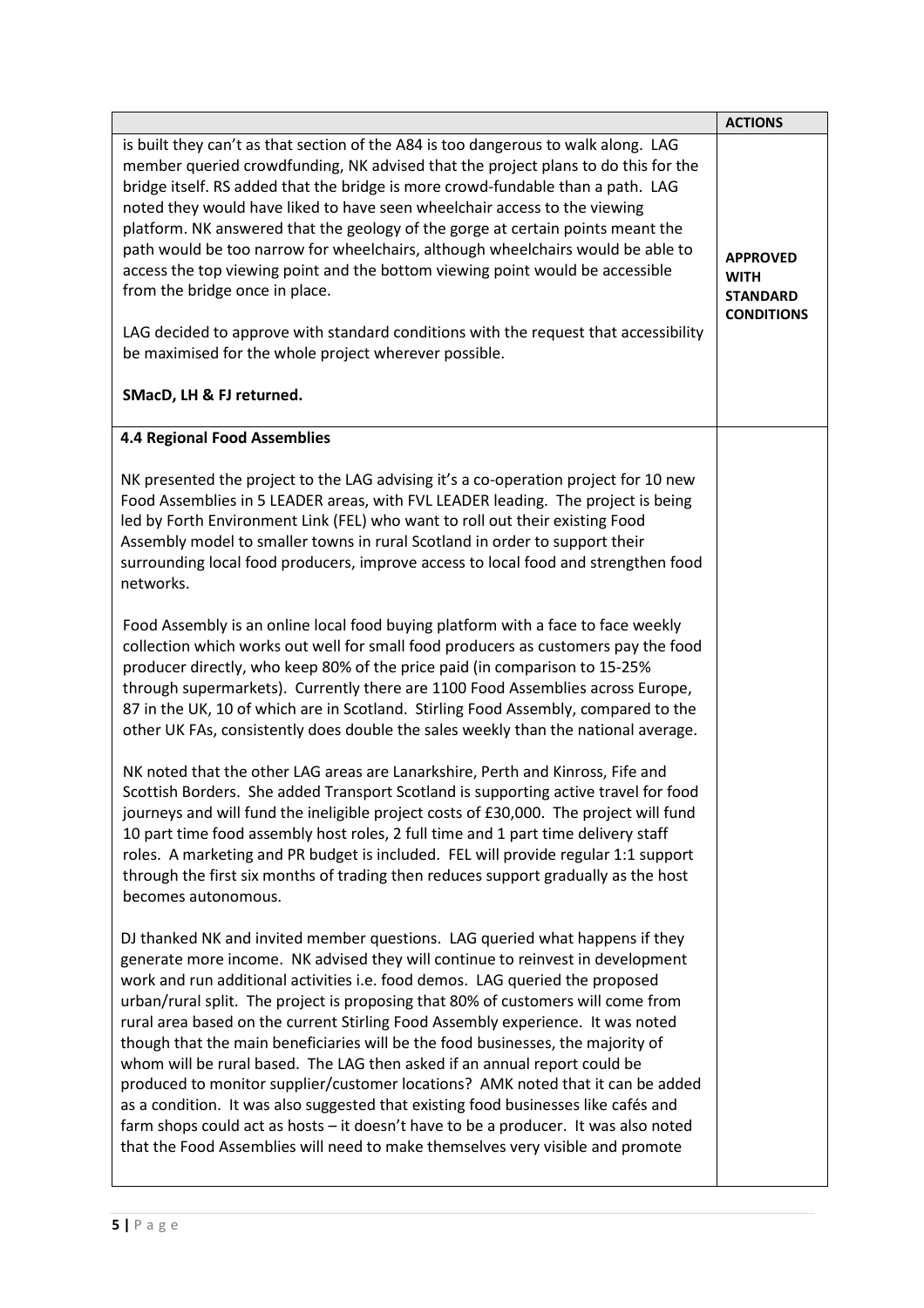|                                                                                                                                                                                                                                                                                                                                                                                                                                                                                                                                                                                                                                                                                                                                                                                                                                                                                                            | <b>ACTIONS</b>                                                                                 |
|------------------------------------------------------------------------------------------------------------------------------------------------------------------------------------------------------------------------------------------------------------------------------------------------------------------------------------------------------------------------------------------------------------------------------------------------------------------------------------------------------------------------------------------------------------------------------------------------------------------------------------------------------------------------------------------------------------------------------------------------------------------------------------------------------------------------------------------------------------------------------------------------------------|------------------------------------------------------------------------------------------------|
| themselves more as they are based on an online platform. An example was<br>suggested of using electric tuk-tuks.                                                                                                                                                                                                                                                                                                                                                                                                                                                                                                                                                                                                                                                                                                                                                                                           |                                                                                                |
| The LAG approved being the Lead LAG for the project and also approved their<br>contribution to the project as they felt it had a very strong fit with the LDS and their<br>existing Local Food and Drink Coordinator project. They also liked the community<br>approach to food business development.                                                                                                                                                                                                                                                                                                                                                                                                                                                                                                                                                                                                      | <b>APPROVED</b><br><b>WITH</b><br><b>SPECIFIC</b><br><b>CONDITION</b>                          |
| There was one specific condition:<br>1. An annual report being provided to the LAG for at least two years on where<br>the participating food businesses and customers are based.                                                                                                                                                                                                                                                                                                                                                                                                                                                                                                                                                                                                                                                                                                                           |                                                                                                |
| 5. Assessing Preparatory Costs for Cooperation Projects                                                                                                                                                                                                                                                                                                                                                                                                                                                                                                                                                                                                                                                                                                                                                                                                                                                    |                                                                                                |
| AMK acknowledged that now the community pot is almost fully allocated in future<br>we will be focussing on Cooperation projects. She added LEADER guidance states<br>we can use 1% of our costs on expenses incurred developing trans-national projects<br>(which works out as a maximum of £27k). The process to assess these costs is the<br>same as project applications unless the LAG wanted to design a different process.<br>She asked the LAG if they wanted to assess these projects at full LAG meetings, at<br>the Strategic Activity Group or by some other means? After a brief discussion it was<br>agreed that in future we would take these projects to the Strategic Activity Group<br>for scoring - with the addition of the required number of community members, who<br>would be selected according to the topic of the cooperation project.                                           | <b>APPROVED</b><br><b>STRATEGIC</b><br><b>GOUP &amp;</b><br><b>COMMUNITY</b><br><b>MEMBERS</b> |
| 5.1 Foraging Co-operation Project                                                                                                                                                                                                                                                                                                                                                                                                                                                                                                                                                                                                                                                                                                                                                                                                                                                                          |                                                                                                |
| NK presented to the LAG advising that there were 2 potential projects - 1 Scotland<br>wide and another trans-national project. She added she has done a lot of research<br>and been in contact with Mark Williams of Galloway Wild Foods, SNH and other<br>organisations and businesses interested in foraging. She has also been in lengthy<br>discussion with a LAG in Finland to join their 'Pure Power' transnational project -<br>possibly with Lithuania and Latvia too. She was proposing to travel to Finland to<br>visit their Wild Food Festival at the end of August and work out what FVL's role in<br>the transnational project would be. Based on what she had already learnt, she was<br>hoping to use some of the learning from Finland in designing a second cooperation<br>project with other Scottish LAGs who have shown interest in being part of a wild<br>food or foraging project. |                                                                                                |
| Loch Lomond and the Trossachs National Park Authority noted they are very<br>interested in this project.                                                                                                                                                                                                                                                                                                                                                                                                                                                                                                                                                                                                                                                                                                                                                                                                   |                                                                                                |
| AMK asked the LAG to score the project:                                                                                                                                                                                                                                                                                                                                                                                                                                                                                                                                                                                                                                                                                                                                                                                                                                                                    |                                                                                                |
| Economic Impact<br>7<br>Fit with LDS<br>6<br><b>Environmental Impact</b><br>6<br>Innovation<br>9<br>7<br>Value for money<br><b>Business plan</b><br>5                                                                                                                                                                                                                                                                                                                                                                                                                                                                                                                                                                                                                                                                                                                                                      | <b>APPROVED</b><br><b>WITH</b><br><b>STANDARD</b><br><b>CONDITIONS</b>                         |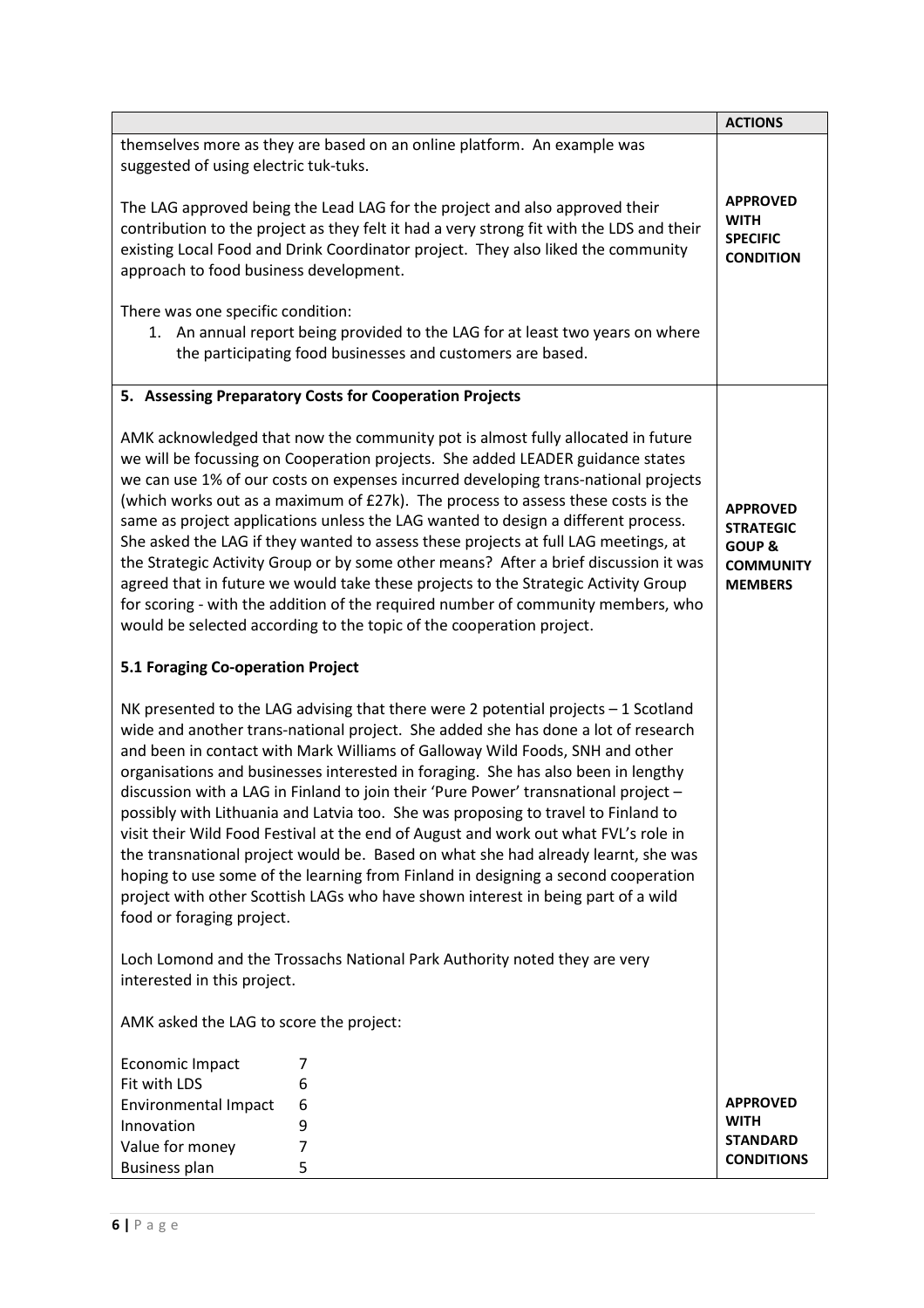|                                                                                                                                                                                                                                                                                                                                                                                                                                                                                                                                                                                                                                                                                                                                                                                                                                                                                                                                                   | <b>ACTIONS</b> |
|---------------------------------------------------------------------------------------------------------------------------------------------------------------------------------------------------------------------------------------------------------------------------------------------------------------------------------------------------------------------------------------------------------------------------------------------------------------------------------------------------------------------------------------------------------------------------------------------------------------------------------------------------------------------------------------------------------------------------------------------------------------------------------------------------------------------------------------------------------------------------------------------------------------------------------------------------|----------------|
| LAG approved the project preparatory costs with standard conditions.                                                                                                                                                                                                                                                                                                                                                                                                                                                                                                                                                                                                                                                                                                                                                                                                                                                                              |                |
| 6. Update from LAG Strategic Projects                                                                                                                                                                                                                                                                                                                                                                                                                                                                                                                                                                                                                                                                                                                                                                                                                                                                                                             |                |
| 6.1 Local Food and Drink Strategy                                                                                                                                                                                                                                                                                                                                                                                                                                                                                                                                                                                                                                                                                                                                                                                                                                                                                                                 |                |
| AMK noted that AR was due to attend meeting this morning but unfortunately<br>her flight was delayed. SMacD advised he and AMK had a good meeting with AR<br>before her holiday and noted that the Local Food and Drink Strategy will go to<br>Finance and Economy Committee in September 2018. AMK advised the Farm<br>Hop Festival which AR is organising will start small for the first year and looking<br>to build in future years with date still to be confirmed.                                                                                                                                                                                                                                                                                                                                                                                                                                                                          |                |
| 6.2 Cycle Tourism                                                                                                                                                                                                                                                                                                                                                                                                                                                                                                                                                                                                                                                                                                                                                                                                                                                                                                                                 |                |
| JB introduced herself to the LAG and advised she has been busy gathering<br>information and sharing this with the steering group. She noted 3 key areas:<br>Infrastructure: new photos, route guides, etc using a whole community<br>approach.<br>Food and drink trail Callander to Killin (NCN7) with several award<br>winning businesses on the trail combined with a Digital marketing<br>campaign using social media for sustainable projects.<br>Cycle loop days - JB to develop route guides for people coming by rail<br>from Alloa, Glasgow and Edinburgh and for new E-bikes at train stations<br>to be launched next year. JB noted £1.3m of funding available for e-<br>bikes which must be spent before the end of the financial year.<br>LAG suggested JB make contact with Sarah Carmichael, Marketing Officer for<br>Stirling Council and Charlie and Kenny at the National Park, as well as linking in<br>the with John Muir Way. |                |
| 6.3 Community Broadband                                                                                                                                                                                                                                                                                                                                                                                                                                                                                                                                                                                                                                                                                                                                                                                                                                                                                                                           |                |
| SM introduced himself to the LAG advising he has started working with<br>communities across the LAG area to explore community solutions to broadband<br>issues as it was expected that the R100 would take a number of years to be<br>completely rolled out (R100 = Reaching 100%). The Balquhidder project has<br>received good press both local and national with 25 connections so far. 10<br>communities have applied for a council fund to pay for feasibility work on<br>broadband solutions for their communities. SM advised of a new booster for<br>broadband, the first of its kind in Scotland. SM asked the LAG to advise him of<br>any communities having problems with their broadband.                                                                                                                                                                                                                                             |                |
| 7. Project Allocations & Projects Requiring LAG Attention                                                                                                                                                                                                                                                                                                                                                                                                                                                                                                                                                                                                                                                                                                                                                                                                                                                                                         |                |
| AMK stated she circulated budget allocation document before the meeting showing<br>that community pot (now that applications were approved today) only has just over<br>£1k left, rural enterprise pot £51,551, along with quite a lot left in the farm<br>diversification and co-operation pots, £190,727 and £165,384 respectively. The LAG<br>members noted that the Accountable Bodies were meeting at the end of the month                                                                                                                                                                                                                                                                                                                                                                                                                                                                                                                   |                |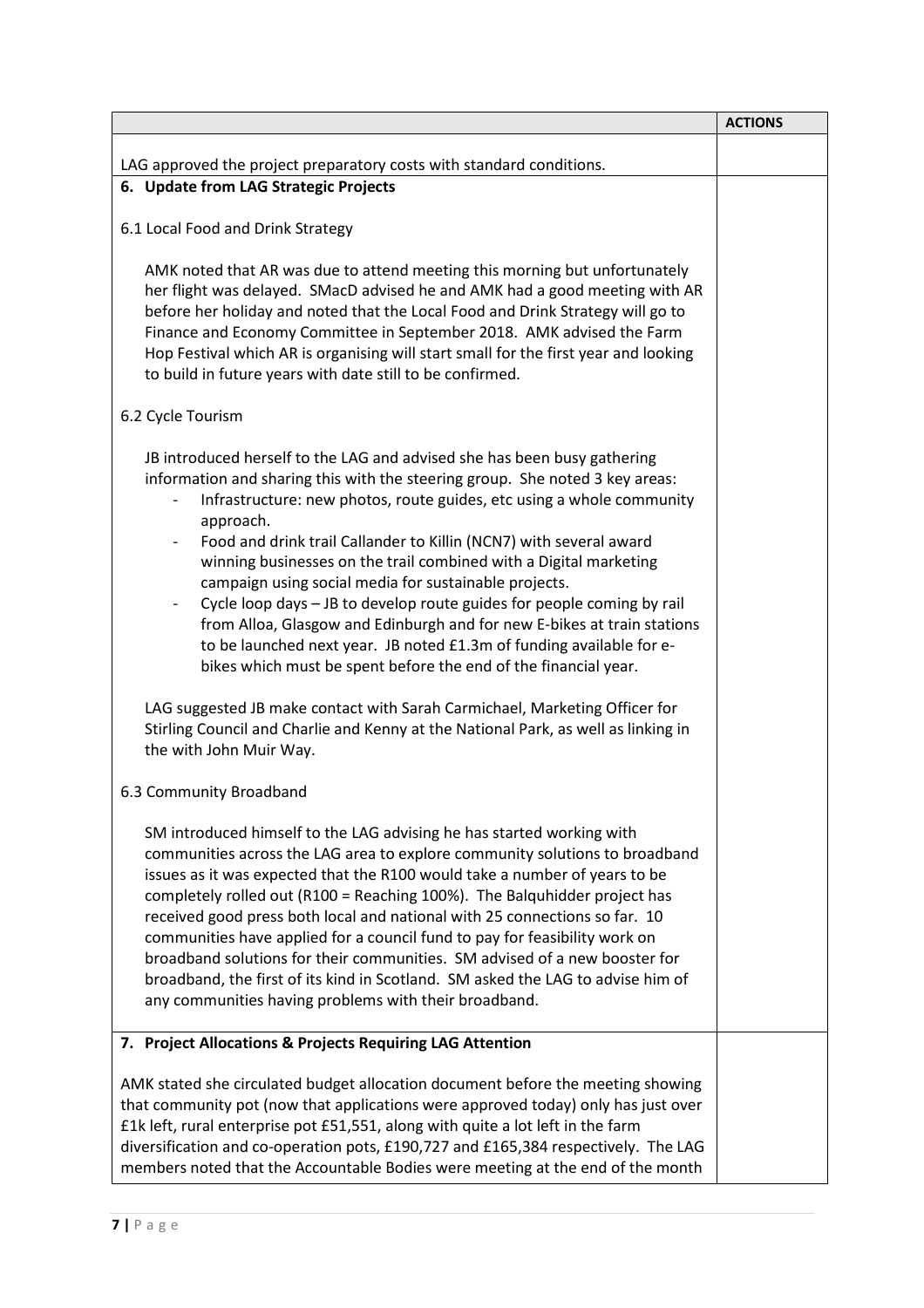|                                                                                                                                                                                                                                                                                                                                                                                                                                                                      | <b>ACTIONS</b> |
|----------------------------------------------------------------------------------------------------------------------------------------------------------------------------------------------------------------------------------------------------------------------------------------------------------------------------------------------------------------------------------------------------------------------------------------------------------------------|----------------|
| to discuss reallocating some of the co-operation pot into the community pot. AMK<br>advised the LEADER team are developing a reserve list if this does happen.                                                                                                                                                                                                                                                                                                       |                |
| AMK noted that CP has been contacting applicants who are falling behind with their<br>milestones and submission of claims.                                                                                                                                                                                                                                                                                                                                           |                |
| The LAG asked if the Arnprior Glamping & Pool Project had started yet? AMK<br>advised she is worried that they are very far behind and have £50k tied up. AMK to<br>bring back to next LAG meeting.                                                                                                                                                                                                                                                                  | AMK            |
| AMK presented the LAG budget allocation and project commitment as at 18 May<br>2018 for all the LEADER areas which is a document produced by the Scottish<br>Government but taken from LARCS.                                                                                                                                                                                                                                                                        |                |
| Projects requiring LAG attention:                                                                                                                                                                                                                                                                                                                                                                                                                                    |                |
| RS displayed pictures of the Dreamcatcher Cabins (previously known as Gartmore<br>Glamping) advising that the project is yet to be completed but is already very<br>successful and has nearly 8,000 followers on Facebook. LAG agreed the cabins look<br>amazing.                                                                                                                                                                                                    |                |
| AMK noted Strathfillan Bike Park Feasibility Study were unsuccessful in Awards for<br>All funding. She asked the LAG if they would consider covering the shortfall. The<br>LAG said they would want to the project to secure the match funding from<br>elsewhere to show buy in for the project. Possibly Crowdfunding.                                                                                                                                              |                |
| She added that RS (KVF LEADER) have agreed for Rachel to continue to lead on<br>developing the Crowdfunding Coaches cooperation project once she has moved to<br>KVF. So far the project has been approved by 8 areas, declined by 1 and 1 area still<br>to be decided.                                                                                                                                                                                              |                |
| AMK confirmed Bowling Viaduct have been told they have been awarded their<br>match funding from Sustrans but confirmation of control of land is still outstanding.                                                                                                                                                                                                                                                                                                   |                |
| AMK advised the John Muir Way Marketing and Business Engagement officer has<br>now been appointed and if anyone would like to speak to him before a proposed<br>business survey is sent out in early July please contact him direct at<br>gavin.morton@csgnt.co.uk. LAG member noted that the website doesn't show links<br>to Kelpies or Sustrans routes - AMK to feed this back. CSGNT LAG member noted<br>that they are making use of website inherited from SNH. | AMK            |
| AMK advised there have been 2 project launches recently - the Balmaha Pontoon<br>and Eco-pods at Loch Katrine. She noted that the Ecopods are currently at 90%<br>occupancy this month and 100% next month. A LAG member queried if new ferry<br>routes are scheduled for the pontoon? AMK confirmed yes and any boat provider<br>can now use it and that the season will run longer - from March to October, possibly<br>all year round.                            |                |
| Another project which has been delayed but it now progressing is the Japanese<br>Garden, it has an open day on 3 June but will be opening in July.                                                                                                                                                                                                                                                                                                                   |                |